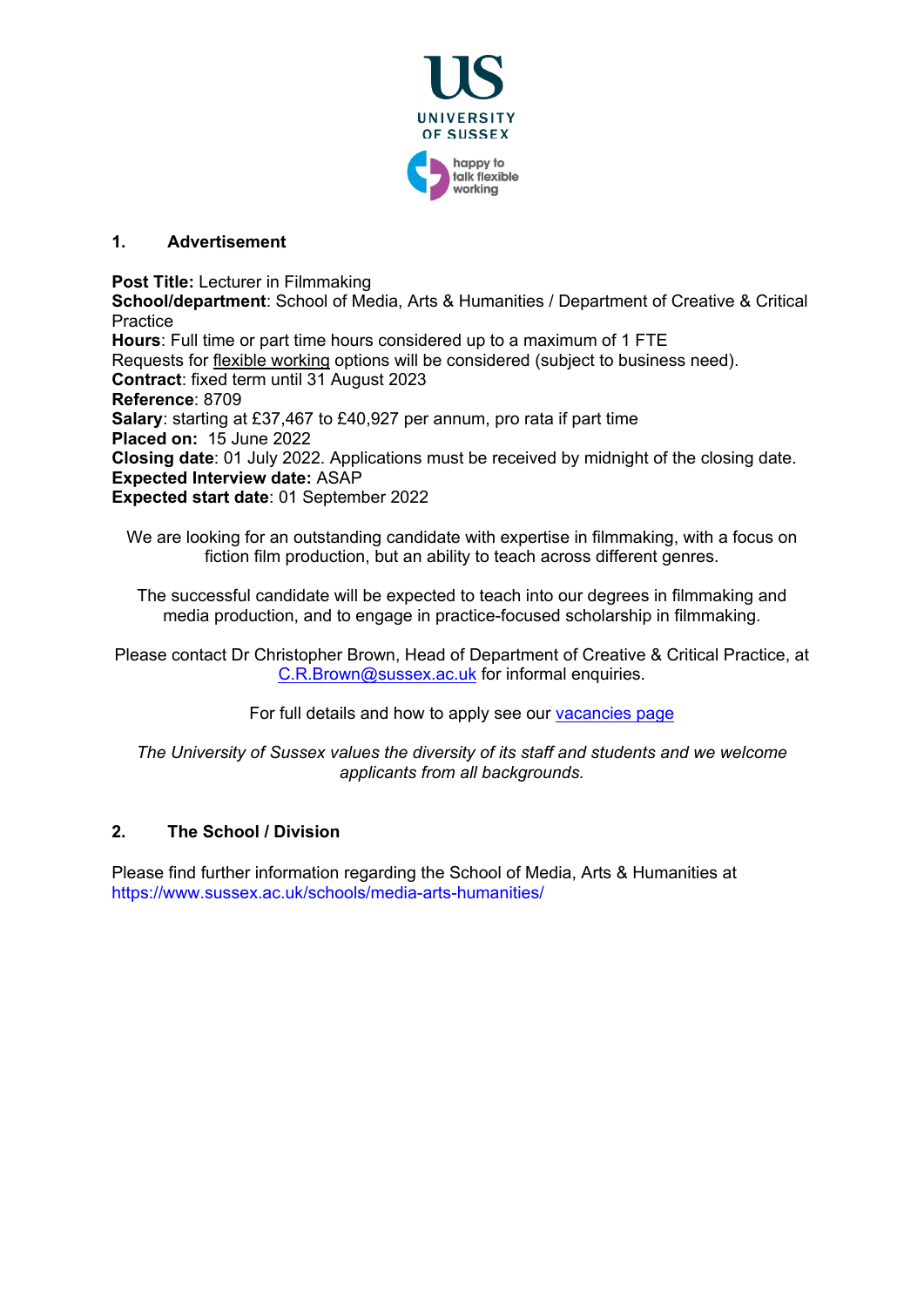## **3. Job Description**

Job Description for the post of: Lecturer in Filmmaking

**Department:** Creative & Critical Practice

**School:** Media, Arts & Humanities

**Location:** Falmer Campus

**Grade:** Lecturer A (Education Focused), Grade 7

**Responsible to:** Head of School

- **Key contacts:** Students, other members of Faculty within the School and University, School Officers, academics in the field in other institutions.
- **Role description:** Lecturer A (Education Focused) is an entry level teaching position. Post-holders will be expected to teach in a developing capacity. Post-holders will be expected to establish an education portfolio (scholarship).

## **PRINCIPAL ACCOUNTABILITIES**

- 1. To deliver and contribute to the design of high-quality teaching programmes to attract students.
- 2. To contribute fully to the School and University by participating in meetings, working groups, committees and other School and University activities.

# **KEY RESPONSIBILITIES**

## **1. Teaching & Student Support**

- 1.1 Contribute to the planning, delivery and assessment of high-quality undergraduate and postgraduate teaching, in liaison with the relevant programme and course convenors.
- 1.2 Contribute to the development, design and management of courses and new curriculum proposals that are attractive to students.
- 1.3 Ensure that teaching content, methods of delivery and learning materials will meet the defined learning objectives, including the use of appropriate technology.
- 1.4 Set, mark, and assess coursework and examinations; select appropriate assessment instruments and assessment criteria; and provide constructive and comprehensive feedback to students.
- 1.5 Ensure that teaching materials remain up-to-date and relevant, incorporating advances in the subject area into the course of study.
- 1.6 Develop and maintain an understanding of appropriate pedagogy in the subject area and respond to challenges.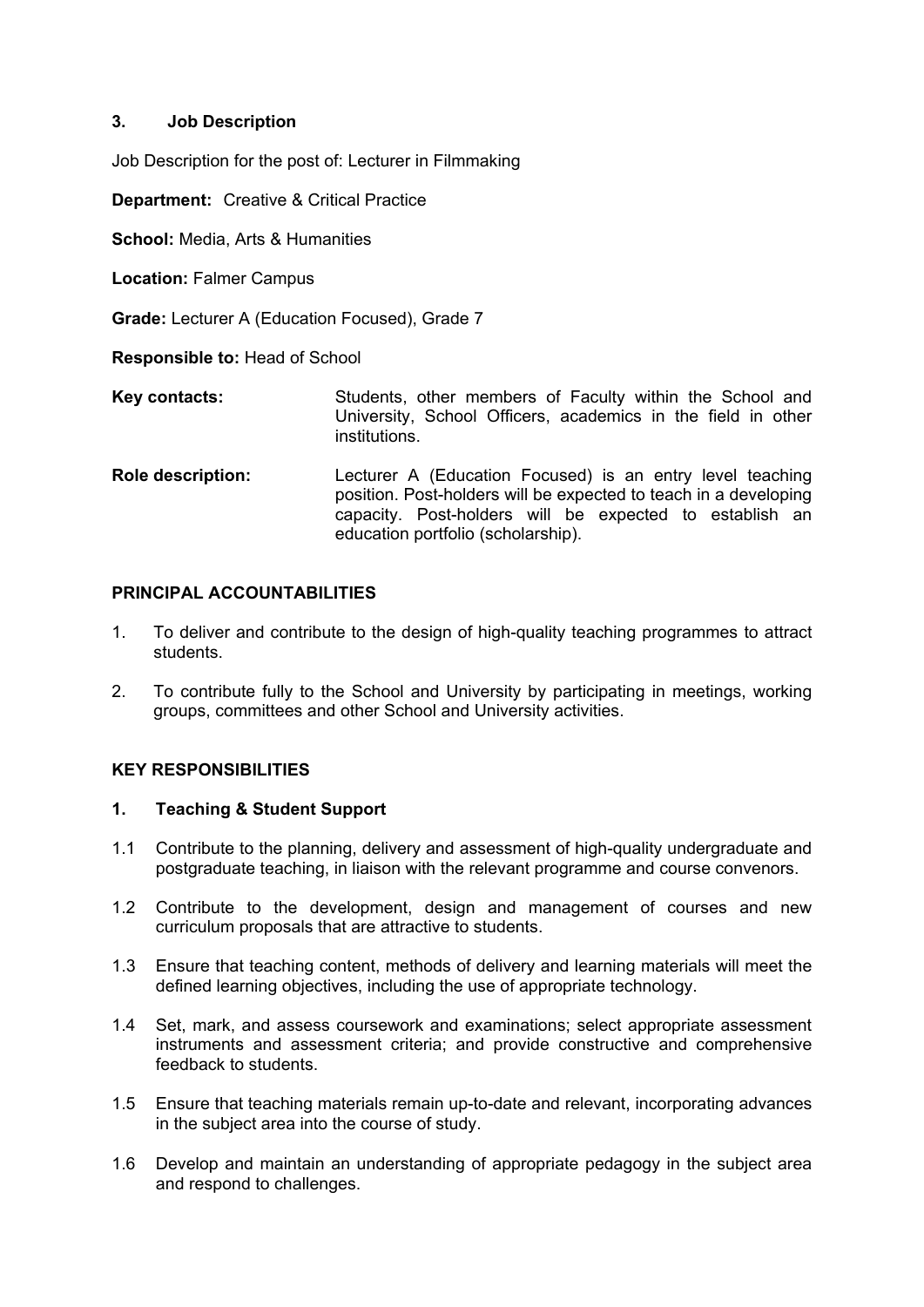- 1.7 Supervise the work of undergraduate and taught postgraduate students, providing them with advice on study skills, projects, fieldwork and placements.
- 1.8 Undertake and complete administrative duties required in the professional delivery of teaching.
- 1.9 Make a significant contribution to the accreditation of courses and quality-control processes.
- 1.10 Undertake academic advising duties, and provide first-line support for sensitive issues, referring on as appropriate to services providing further assistance.
- 1.11 Adopt an approachable and accessible attitude towards students, offering office hours, informal advice etc.
- 1.12 Transfer knowledge in the form of practical skills, methods and techniques.
- 1.13 Supervise the work of students, provide advice on study skills and help them with learning problems.

### **2. Scholarship & Enterprise**

- 2.1 Individually or with colleagues, explore opportunities for enterprise activity, third stream income and/or consultancy.
- 2.2 Build internal contacts and participate in internal networks and relevant external networks in order to form relationships and collaborations.
- 2.3 Supervise doctoral students as part of a supervision team, as appropriate to the discipline.
- 2.4 Continually update knowledge and understanding in field or specialism, and engage in continuous professional development.
- 2.5 Translate knowledge of advances in the subject area into the course of study.
- 2.6 Undertake scholarship to inform education to ensure excellent learning experience for students.

### **3. Contribution to School & University**

- 3.1 Attend and contribute to School meetings.
- 3.2 Engage in activities beyond day-to-day teaching duties, for example Admissions Days.
- 3.3 Assist with undergraduate and postgraduate recruitment.
- 3.4 Participate in School or University working groups or committees, as required.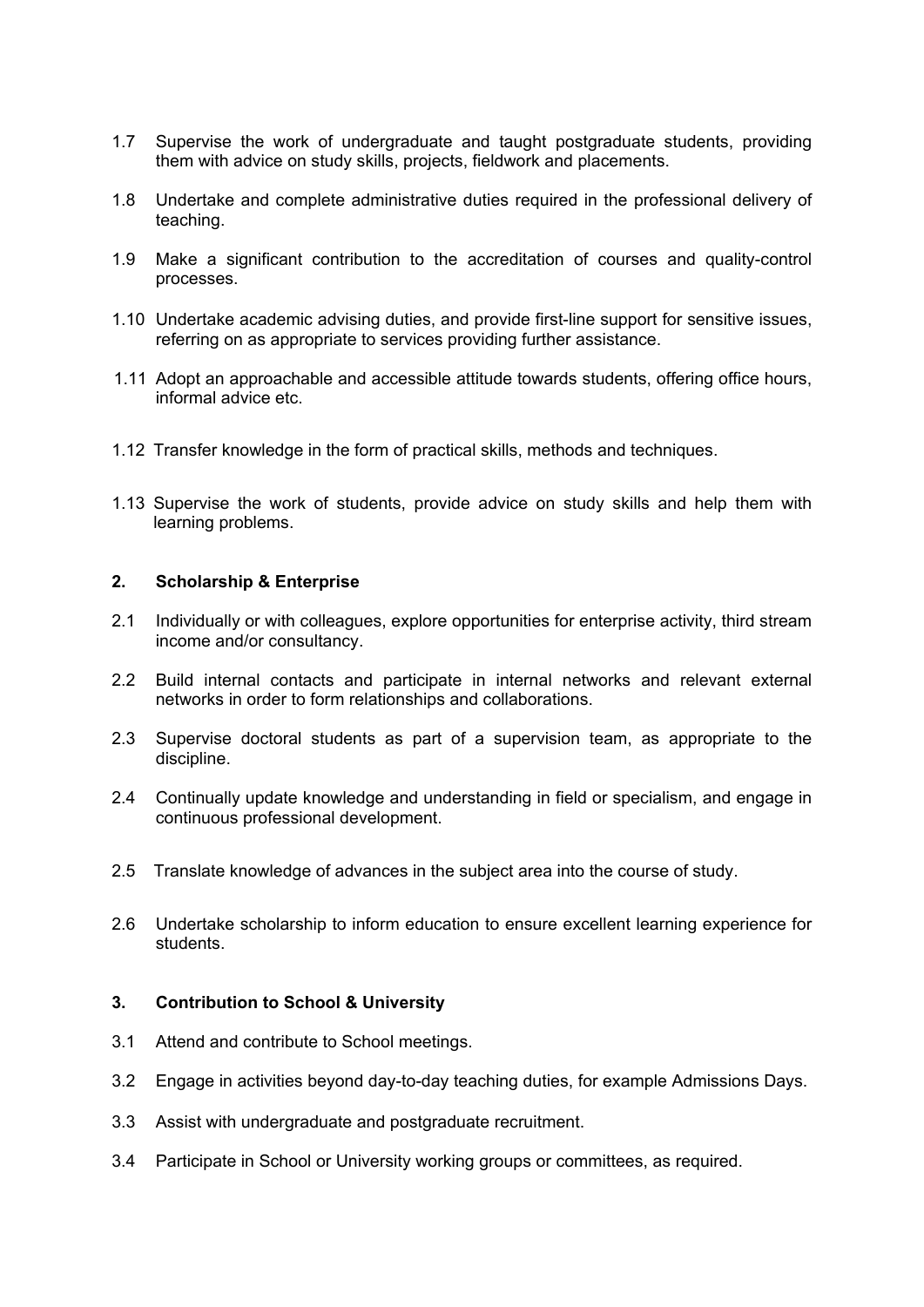3.5 Undertake additional administrative duties, as required by the Head of School.

### **4. Role-specific duties**

- 4.1 Convene, teach and assess filmmaking and media production modules, to include modules in screenwriting, on the following degrees: BA Filmmaking, MA Filmmaking, BA Media Production, and MA Media Practice for Development and Social Change.
- 4.2 Assist with the development of teaching materials, and the maintenance of the virtual learning environment (Canvas) used in teaching.
- 4.3 Supervise BA and MA filmmaking projects.
- 4.4 Engage in practice-focused scholarship in the field of filmmaking.
- 4.5 Contribute to the culture and activities of the Department of Creative & Critical Practice, for example through assisting with the organisation of, and participating in, events such as workshops, guest lectures, and degree shows.
- 4.6 Undertake administrative duties related to the post, to include module management, and supporting students through office hours and email.

This Job Description sets out current duties of the post that may vary from time to time without changing the general character of the post or level of responsibility entailed.

#### **INDICATIVE PERFORMANCE CRITERIA**

- 1. High quality teaching performance across a range of teaching activities, at different levels (year 1 undergraduate to postgraduate) appropriate to the discipline; as evidenced by surveys, questionnaires and peer review.
- 2. Evidence of skill in assessment and feedback techniques, and using a range of methods for evaluating the effectiveness of teaching.
- 3. Demonstrable contribution to the planning and development of courses.
- 4. Delivering a teaching load in line with School expectations.
- 5. Evidence of applying knowledge arising from scholarship to enhance teaching practice.
- 6. Evidence of active engagement in advising students and proactively responding to problems experience by students.
- 7. Completion, within a reasonable period of time, of a recognised higher education teaching qualification.
- 8. Efficient and effective contribution to academic support duties within the School or the University.
- 9. Initiating, developing or participating in links between the University and external bodies such as business and industry, the professions, community organisations and policymakers.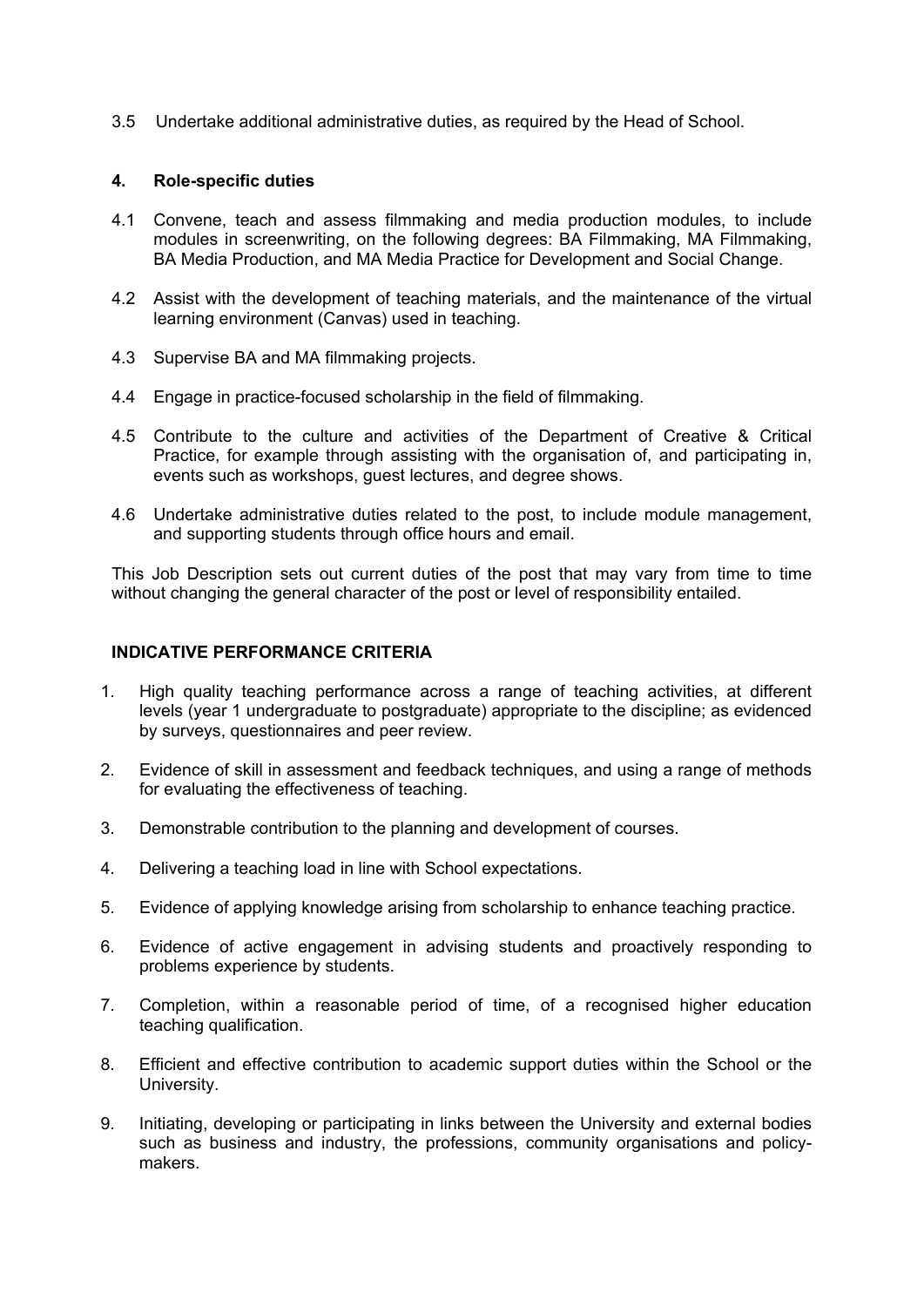10. Efficient and effective contribution to academic support duties within the School or the University.

### **PERSON SPECIFICATION**

#### **ESSENTIAL CRITERIA**

- 1. Normally educated to doctoral level, or other equivalent qualification, or appropriate level of experience, as appropriate to the discipline (see role-specific criteria below).
- 2. Excellent interpersonal skills, with the ability to engage with students using a variety of teaching methods.
- 3. Experience of teaching at undergraduate level.
- 4. Excellent presentation skills, with the ability to communicate effectively, both orally and in writing, with students, colleagues and external audiences.
- 5. Ability to work individually on own initiative and without close supervision, and as part of a team.
- 6. Ability to exercise a degree of innovation and creative problem-solving.
- 7. Excellent organisational and administrative skills.
- 8. Ability to prioritise and meet deadlines.
- 9. A willingness to participate in student support activities beyond required teaching duties.
- 10. Excellent IT skills, with the ability to produce high-quality, inclusive learning materials.

## **ESSENTIAL ROLE-SPECIFIC CRITERIA**

The candidate must be able to demonstrate:

- 1. Practical expertise in filmmaking, to include proficiency in the operation of camera, lighting, and sound recording equipment, and the use of post-production software.
- 2. Experience of making, or working on, fiction films.
- 3. Knowledge of the film industry and the different stages of film production.
- 4. Critical knowledge of the cultural, aesthetic, industrial, and political contexts that shape film production.
- 5. The ability to deliver high-quality teaching on a range of fiction filmmaking and screenwriting modules.
- 6. The ability to deliver high-quality teaching on other film and media production modules that do not focus primarily on fiction filmmaking or screenwriting, for example, documentary filmmaking.